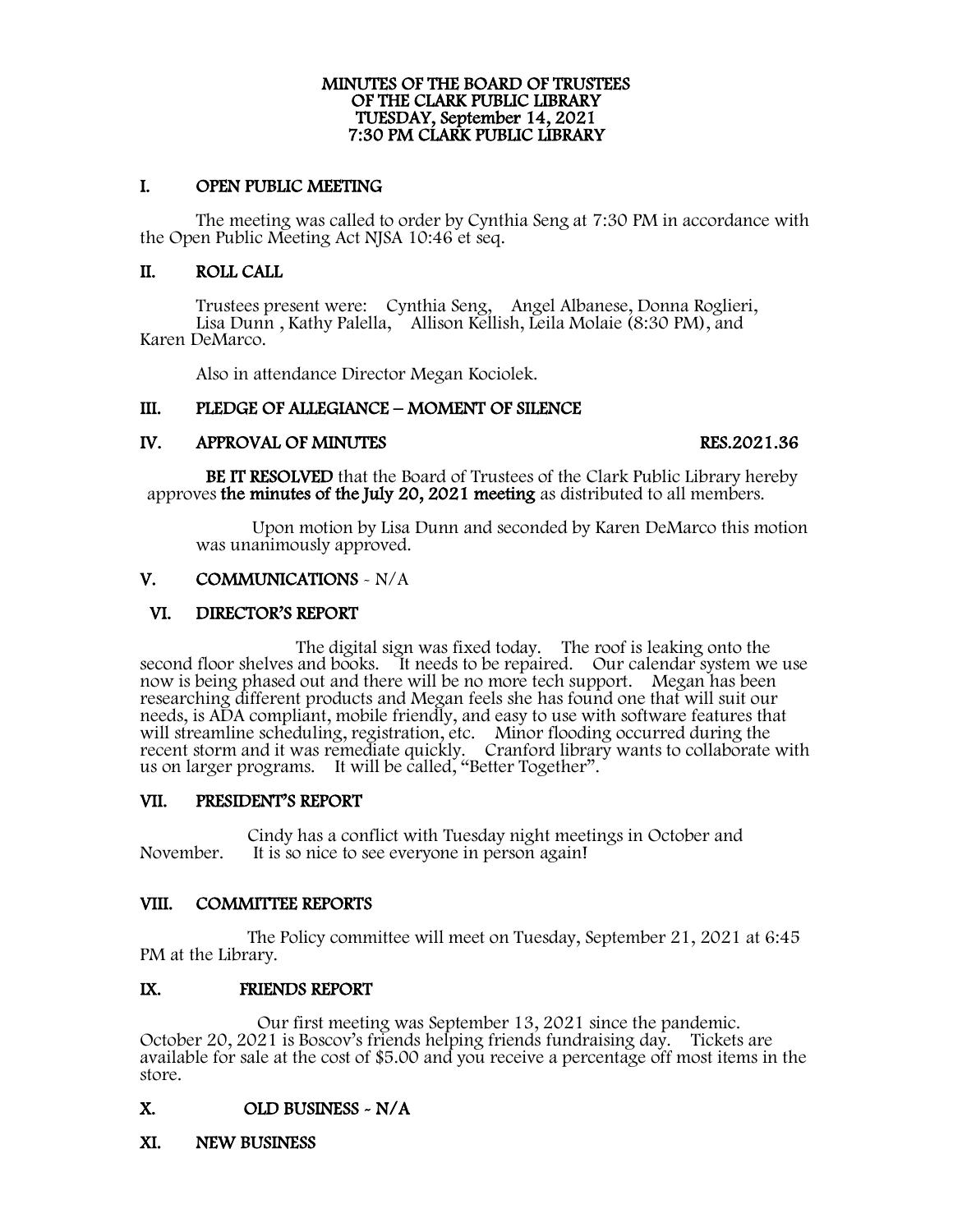## A. APPROVAL OF BILLS RES.2021.37

BE IT RESOLVED that the Board of Trustees of the Clark Public Library hereby approves the bill list in the amount of \$ 17,467.26.

Upon motion by Karen DeMarco and seconded by Lisa Dunn this resolution was unanimously approved by roll call vote.

### B. APPROVAL TO PURCHASE TEEN AND CAFÉ FURNITURE RES.2021.38

BE IT RESOLVED that the Board of Trustees of the Clark Public Library hereby approves the purchase and installation of new furniture for the teen and café areas of the library in the amount of \$12,995.90.

Upon motion by Allison Kelllish and seconded by Kathy Palella this resolution was unanimously approved by roll call vote.

### C. APPROVAL OF LIBRARY MARKET PROPOSAL RES.2021.39

BE IT RESOLVED that the Board of Trustees of the Clark Public Library hereby approves the proposal from Library Market in the amount of \$3,500 for the first year and \$1,500 per year after the first year.

Upon motion by Karen DeMarco and seconded by Angel Albanese this resolution was unanimously approved by roll call vote.

### D. APPROVAL OF ESTIMATE TO FIX ROOF RES.2021.40

BE IT RESOLVED that the Board of Trustees of the Clark Public Library hereby approves the proposal from S & S to fix roof issues in the amount of \$2,350.

Upon motion by Lisa Dunn and seconded by Allison Kellish this resolution was unanimously approved by roll call vote.

## E. APPROVAL TO CLOSE THE MORNING OF 9/22/2021 FOR CPR TRAINING FOR STAFF

## RES.2021.41

BE IT RESOLVED that the Board of Trustees of the Clark Public Library hereby approves the closing of the Library for the morning of September 22 for CPR training for staff.

Upon motion by Angel Albanese and seconded by Karen DeMarco this resolution was unanimously approved.<br>XI. PUBLIC PARTICIPATION

As per Board Resolution 92-24 passed June 10, 1992, a member of the public will be limited to one five minute period and that the number of periods available to a single individual is limited to two five minute sessions at the discretion of the chair.

XII. NOTICE OF NEXT BOARD MEETING<br>The next Regular Meeting of the Board of Trustees of the Clark Public Library is<br>to take place on Wednesday, October 13, 2021 at 7:30 PM at the Clark Public Library.

## XIII. ADJOURNMENT

Upon motion by Angel Albanese and seconded by Karen DeMarco the